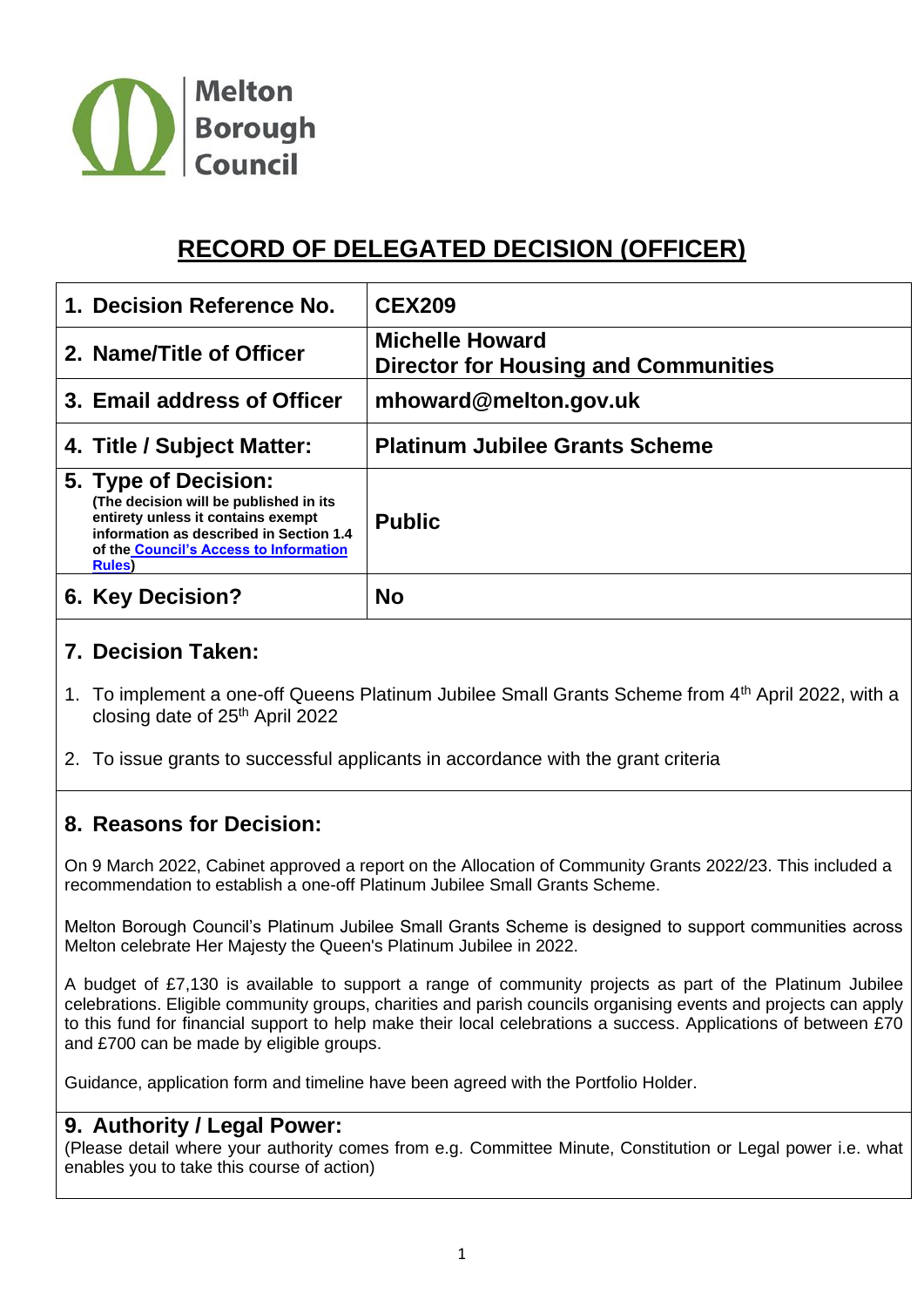On 9 March 2022, Cabinet approved a report on the Allocation of Community Grants 2022/23. This included a recommendation to establish a one off Platinum Jubilee Small Grants Scheme:

*3) DELEGATED authority to the Director of Housing and Communities, in consultation with the Portfolio Holder for Climate, Access and Environment, to develop and implement a Platinum Community Grants Scheme for Melton*

This decision notice enacts that decision.

| <b>Background Papers</b><br>10.           | <b>Cabinet report - Allocation of Community Grants 2022/23</b> |
|-------------------------------------------|----------------------------------------------------------------|
| attached?<br>(Background papers are to be | Queens Platinum Jubilee Grant Scheme Guidance                  |
| attached (unless exempt)                  | Queens Platinum Jubilee Grant Application Form                 |

### **11. Alternative options available / rejected:**

(Briefly summarise what other options, if any, are available or considered and why they were rejected.)

None – this decision is in line with the decisions made by Cabinet on 9<sup>th</sup> March 2022.

## **12. Implications:**

| 13.<br><b>Signature of</b><br><b>Decision Maker with</b> |  |
|----------------------------------------------------------|--|
| <b>HR</b>                                                |  |
| <b>Finance</b>                                           |  |
| Legal                                                    |  |